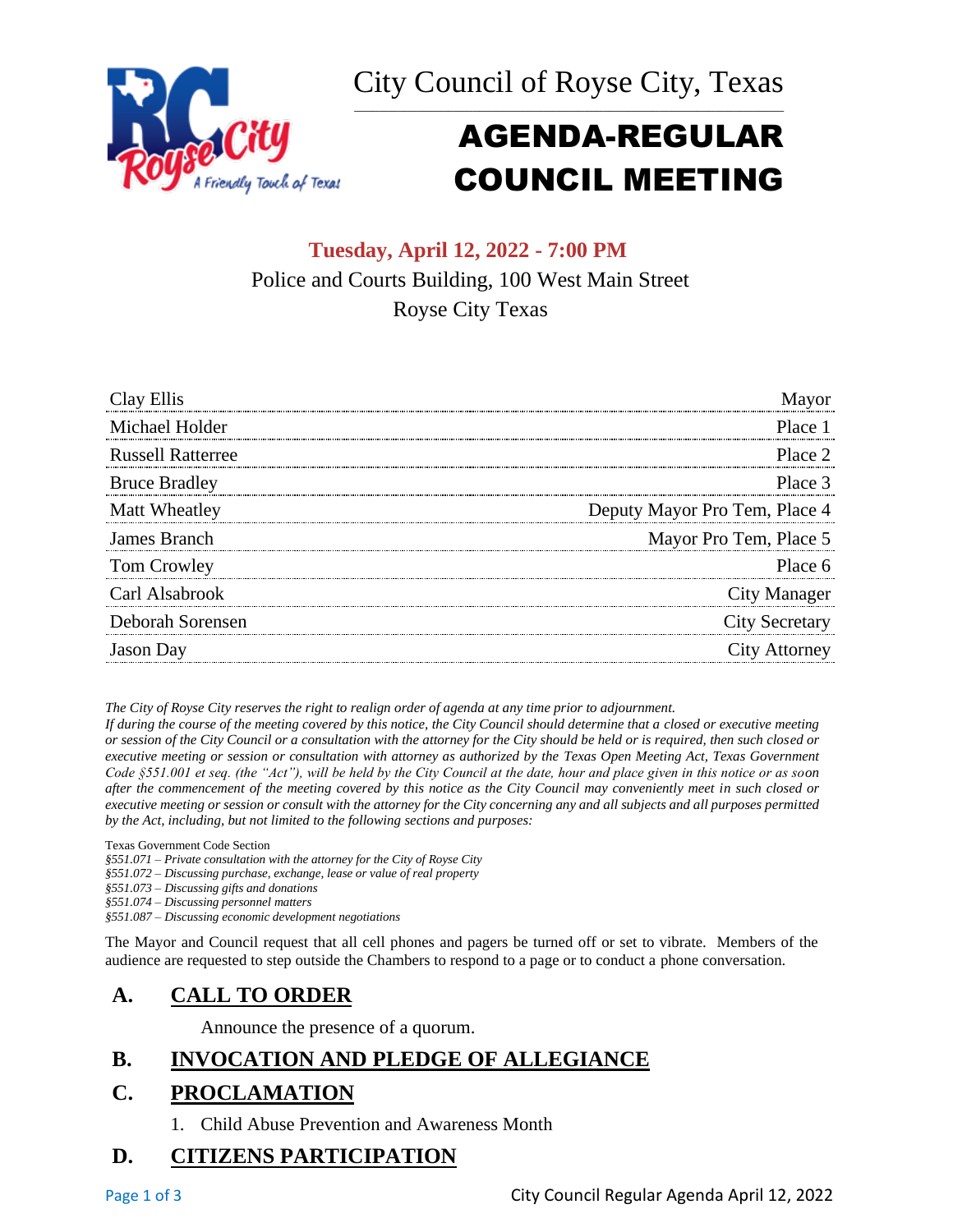# **E. AUDIT PRESENTATION**

1. Rachel Ormsby, CPA of BKD, LLC to present the City's Annual Financial Report for the fiscal year ended September 30, 2021, and any matters related thereto.

# **F. CONSENT AGENDA**

*All items under Consent Agenda are considered to be routine by the City Council and will be enacted by one motion. There will not be separate discussion of these items. If discussion is desired, that item will be removed from the Consent Agenda and will be considered separately.*

- 1. Approve the minutes of the March 29, 2022 Special Meeting.
- 2. Authorize City Manager to sign purchase orders to Caldwell Country and Deerskin Manufacturing, Inc for an Animal Control Truck and Transport Unit.
- 3. Approve contract with Birkhoff, Hendricks and Carter, LLP for Engineering Services regarding Pump Station Flow Meter Replacements.

# **G. BUSINESS**

- 1. Consider and act concerning approving a Resolution regarding a loan agreement and authorizing the City Manager to sign utilizing the TxDOT State Infrastructure Bank for funding the I-30 Utility Relocation Project, and any matters related thereto.
- 2. Consider and act concerning approving the appraised amount and subsequent sale of City property along FM 2642 to TxDOT and any matters related thereto.
- 3. Consider and act concerning approving the Agreement Designating Retail Water Service Territory with Cash SUD, and any matters related thereto.
- 4. Consider and act concerning approval of CDC incentive for Anvil Brewing and CDC budget adjustment in the categories of Miscellaneous and Incentive, and any matters related thereto.
- 5. Consider and act concerning approving a Resolution appointing David Hollifield to the North Texas Municipal Water District (NTMWD) Board of Directors (term June 1, 2022 to May 31, 2024), and any matters related thereto.
- 6. Consider and act concerning approving a Resolution appointing David Hollifield to the Heritage Preservation Commission (term April 12, 2022 to June 30, 2023), and any matters related thereto.
- 7. Consider and act concerning amending the Park Fee Ordinance to allow for additional uses in addition to land use, and any matters related thereto.
- 8. Discussion concerning City Manager update: Development, and any matters related thereto.

# **H. RECESS CITY COUNCIL MEETING**

### **I. EXECUTIVE SESSION**

*Recess into Closed Session in compliance with Section §551.001 etseq. Texas Government Code, to wit:*

Section §551.071 - Consultation with City Attorney Section §551.072 - Discussion of purchase, exchange, lease, or value of real property

- 1. Discussion of purchase, exchange, lease, or value of real property located off of W. Lamar Street.
- 2. Discussion with City Attorney regarding Bearpen Creek Capital Improvement Agreement

Page 2 of 3 City Council Regular Agenda April 12, 2022